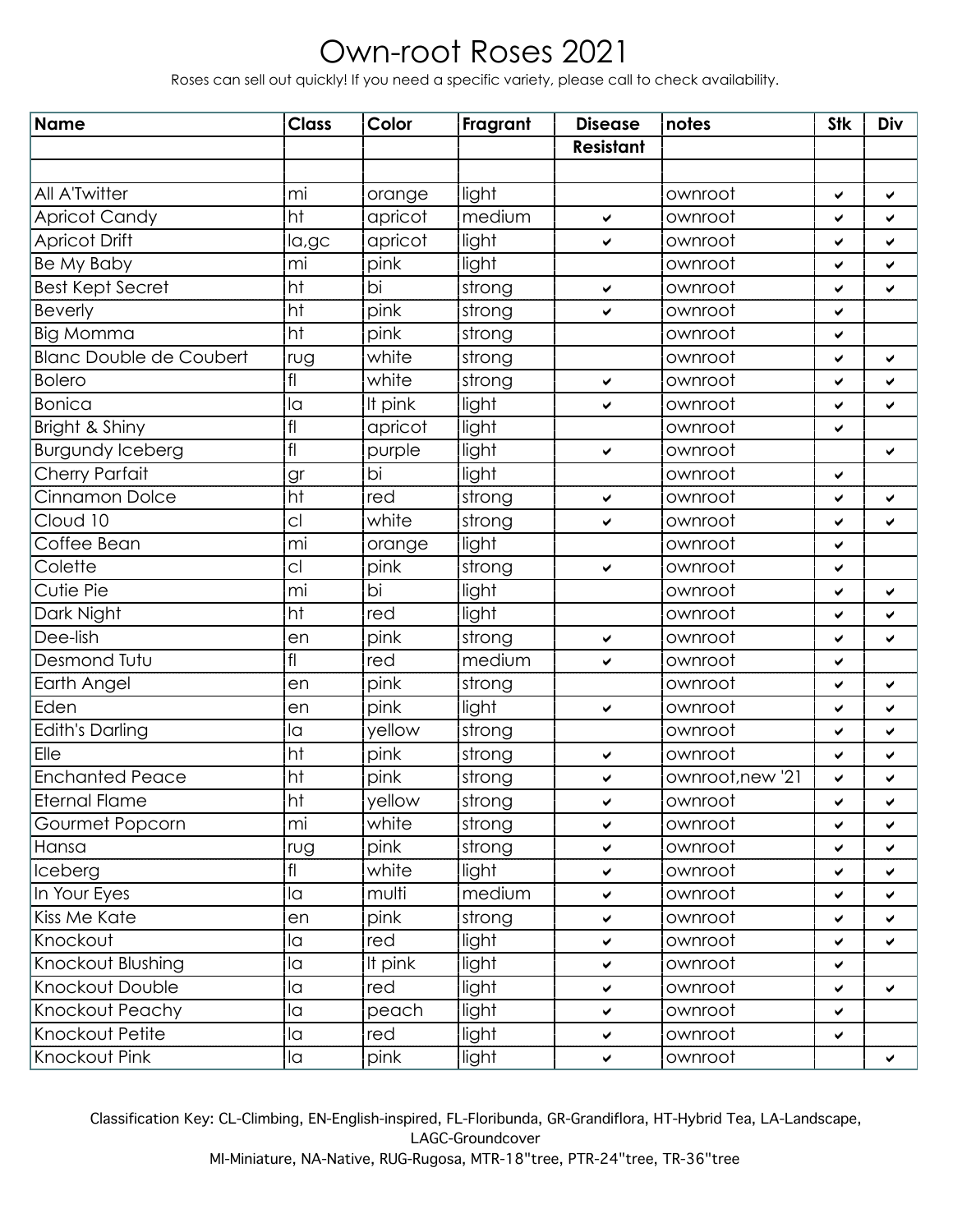## Own-root Roses 2021

Roses can sell out quickly! If you need a specific variety, please call to check availability.

| Knockout Pink Double          | la             | pink     | light  | $\checkmark$ | ownroot          | ✓ | ✔ |
|-------------------------------|----------------|----------|--------|--------------|------------------|---|---|
| Knockout Rainbow              | la             | pink     | light  | ✔            | ownroot          | ✔ | ✔ |
| Knockout Sunny                | la             | yellow   | light  | $\checkmark$ | ownroot          | ✓ | ✓ |
| Knockout White                | la             | white    | light  | ✔            | ownroot          | ✔ | ✔ |
| Lemon Drift                   | la,gc          | vellow   | light  | $\checkmark$ | ownroot          | ✔ | ✔ |
| Lemon Drop                    | mi             | yellow   | light  | $\checkmark$ | ownroot          | ✔ | ✔ |
| Life's Little Pleasures       | f              | lavender | medium | $\checkmark$ | ownroot          | ✔ | ✔ |
| Meidiland White               | la,gc          | white    | light  | $\checkmark$ | ownroot          | ✔ |   |
| Michelangelo                  | ht             | yellow   | strong |              | ownroot          | ✔ | ✔ |
| Moje Hammarberg               | rug            | pink     | strong | $\checkmark$ | ownroot          | ✔ |   |
| Moonlight Romantica           | en             | yellow   | strong | $\checkmark$ | ownroot          | ✓ |   |
| Mother of Pearl               | gr             | pink     | light  | ✔            | ownroot          | ✔ | ✔ |
| Paris de'Yves St. Laurent     | ht             | pink     | strong | $\checkmark$ | ownroot          | ✓ | ✔ |
| Peach Drift                   | la,gc          | pink     | light  | ✔            | ownroot          | ✔ |   |
| Pearlescent                   | la             | white    | strong |              | ownroot          | ✔ | ✔ |
| Peter Mayle                   | ht             | pink     | strong |              | ownroot          | ✔ |   |
| Pinkerbelle                   | ht             | bi       | strong | $\checkmark$ | ownroot          | ✓ |   |
| Playful Happy Trails          | la,gc          | red      | light  | $\checkmark$ | ownroot, new '21 | ✓ | ✔ |
| Plum Perfect                  | en             | lavender | light  | $\checkmark$ | ownroot          | ✔ |   |
| Polka                         | cl             | orange   | strong | $\checkmark$ | ownroot          | ✔ | ✔ |
| Popcorn Drift                 | la,gc          | yellow   | light  | $\checkmark$ | ownroot          | ✓ |   |
| Pretty in Pink Eden           | en             | pink     | medium | $\checkmark$ | ownroot          | ✔ | ✔ |
| Pretty Polly White            | la             | white    | light  | $\checkmark$ | ownroot          | ✓ |   |
| Princess Charlene de Monacden |                | pink     | strong | ✔            | ownroot          | ✔ | ✔ |
| Purple Pavement               | rug            | purple   | strong | $\checkmark$ | ownroot          | ✔ | ✔ |
| Rainbow Happy Trails          | la,gc          | bi       | light  | ✔            | ownroot          | ✔ | ✔ |
| Rainbow's End                 | mi             | bi       | light  |              | ownroot          | ✓ | ✓ |
| <b>Red Drift</b>              | la,gc          | red      | light  | $\checkmark$ | ownroot          | ✔ |   |
| <b>Red Eden</b>               | en             | red      | light  |              | ownroot          | ✔ | ✔ |
| Rosa banksiae 'Alba Plena'    | C <sub>1</sub> | white    | light  | ✔            | ownroot          | ✔ |   |
| Rosa chinensis mutabilis      | la             | multi    | light  | $\checkmark$ | ownroot          | ✔ |   |
| Rosa gymnocarpa               | na             | pink     | light  | $\checkmark$ | ownroot          | ✔ | ✔ |
| Rosa nutkana                  | na             | pink     | light  | $\checkmark$ | ownroot          | ✓ | ✔ |
| Rosa omeiensis pteracantha    | la             | pink     | light  | ✔            | ownroot          | ✔ |   |
| Rosa pisocarpa                | na             | pink     | medium | ✔            | ownroot          | ✓ | ✔ |
| Rosa rugosa                   | rug            | pink     | strong | $\checkmark$ | ownroot          | ✔ | ✔ |
| Rosa rugosa alba              | rug            | white    | strong | ✔            | ownroot          | ✔ |   |
| Rosa woodsii                  | na             | pink     | light  | $\checkmark$ | ownroot          | ✓ | ✔ |
| Ruby Ruby                     | mi             | red      | light  |              | ownroot          | ✔ | ✔ |
| Savannah                      | en             | pink     | strong | $\checkmark$ | ownroot          | ✔ |   |
| Sea Foam                      | la,gc          | white    | light  | $\checkmark$ | ownroot          | ✔ |   |

Classification Key: CL-Climbing, EN-English-inspired, FL-Floribunda, GR-Grandiflora, HT-Hybrid Tea, LA-Landscape, LAGC-Groundcover MI-Miniature, NA-Native, RUG-Rugosa, MTR-18"tree, PTR-24"tree, TR-36"tree